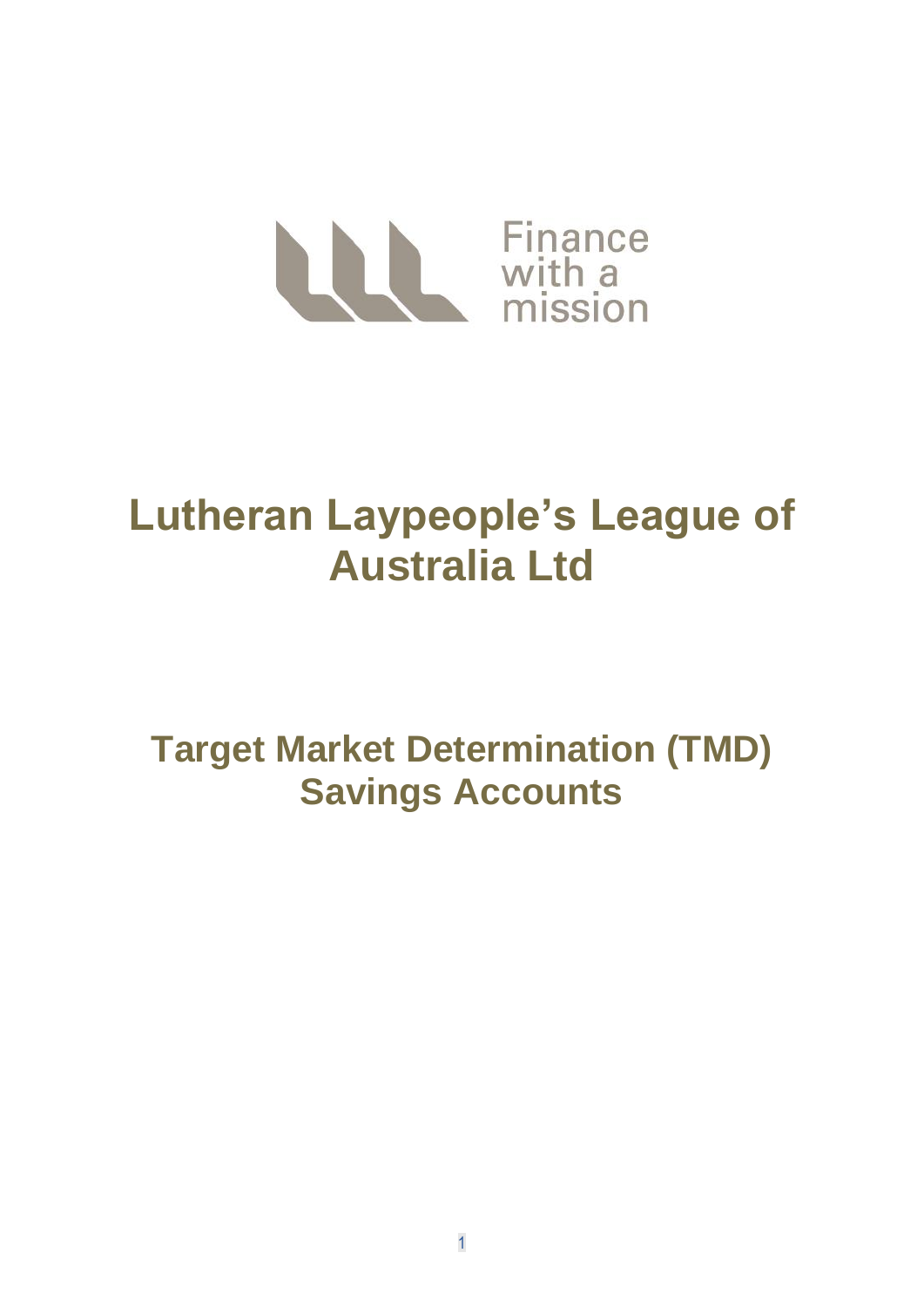| <b>Product</b>       | LLL Savings Accounts, including:                                                                                                                                                                                                                                                         |
|----------------------|------------------------------------------------------------------------------------------------------------------------------------------------------------------------------------------------------------------------------------------------------------------------------------------|
|                      | <b>LLL Personal Savings Account;</b>                                                                                                                                                                                                                                                     |
|                      | LLL Children's Savings Account;<br>LLL Business Savings Account; and<br>$\bullet$                                                                                                                                                                                                        |
|                      | LLL Self-Managed Super Fund Cash Account                                                                                                                                                                                                                                                 |
| <b>Issuer</b>        | Lutheran Laypeople's League of Australia ABN 25 044 678 441 AFSL<br>329339                                                                                                                                                                                                               |
| Date of TMD          | 14 June 2022                                                                                                                                                                                                                                                                             |
| <b>Target Market</b> | <b>Description of target market</b>                                                                                                                                                                                                                                                      |
|                      | The target market for LLL's Savings Accounts includes the following groups<br>of retail customers and includes accounts held jointly by these persons:                                                                                                                                   |
|                      | individuals (including individuals acting in their capacity as trustee);<br>businesses (including corporate trustees); and<br>self-managed super funds.<br>$\bullet$                                                                                                                     |
|                      | Each customer within the target market will also be a person involved in an<br>approved project of a Lutheran Church of Australia (LCA) entity or who<br>wish to support the charitable purposes of the LLL and for whom the<br>consideration of profit may not be of primary relevance. |
|                      | In summary, the LLL Savings Accounts are designed for those persons<br>listed above who have the following objectives, needs and financial<br>situation:                                                                                                                                 |
|                      | an objective of depositing funds for an undefined term and to earn<br>variable interest on funds while they remain deposited in the<br>account;                                                                                                                                          |
|                      | the person has a need to access the money at any point in time;<br>the person's <i>financial situation</i> is such that they have sufficient<br>funds in the account to meet any debit payments linked to the<br>account.                                                                |
|                      | Description of product, including key attributes                                                                                                                                                                                                                                         |
|                      | <b>Key Features:</b>                                                                                                                                                                                                                                                                     |
|                      | LLL's Savings Accounts allow customers to deposit funds with                                                                                                                                                                                                                             |
|                      | LLL at any point in time to generate a variable rate of interest on<br>the amount that has been deposited. Simultaneously, the deposit<br>provided will be used by LLL to assist and support the missional<br>intent of LLL.                                                             |
|                      | A variable interest rate accrues daily on the credit balance of an<br>LLL Savings Account.                                                                                                                                                                                               |
|                      | LLL Savings Accounts are at-call, meaning money can be<br>withdrawn at any time without giving notice to LLL.                                                                                                                                                                            |
|                      | LLL Savings Accounts can be opened for minors and can be<br>established as a trust account.                                                                                                                                                                                              |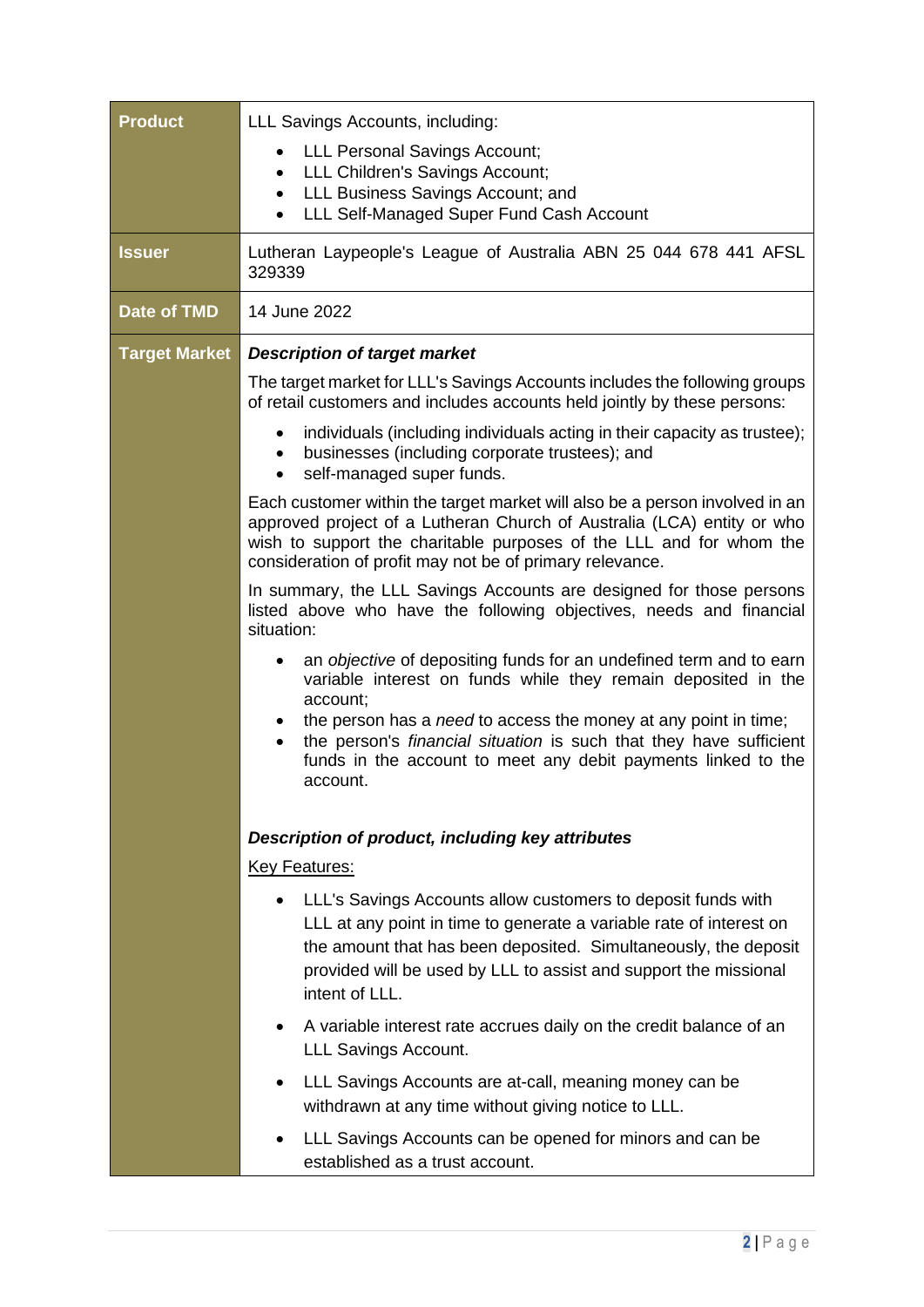• Access to the LLL Savings Account is through LLL's online application, in person at an LLL office, via the mail or via a passbook facility

# Key Attributes:

- LLL Savings Accounts are designed for depositors who wish to support the charitable purposes of the LLL and for whom the consideration of profit may not be of primary relevance.
- No minimum deposit is required to open a Savings Account.
- Various types of internet banking payments are available.
- Funds are deposited for no specific term, with deposits able to be made in cash or by cheque at an LLL office or a post office, or otherwise be transferred into the Savings Account from another LLL account and from other financial institutions.
- If a customer is not provided with the option to register for internet banking, or if they otherwise elect not to register for internet banking, a passbook facility is available.

# Key Terms:

- Interest is calculated on the balance of the Savings Account at the end of each day by multiplying the balance by the daily interest rate (i.e. annual interest rate/days in the year).
- Withholding tax may need to be deducted from any interest earned in relation to an LLL Savings Account.
- There are no fees or charges associated with the establishment and operation of the Savings Account.
- A customer must keep sufficient cleared funds in their Savings Account to cover all debit transactions, or they may be charged debit interest for having their account overdrawn.
- Cash withdrawals of up to \$2,000 may be made each day, or otherwise five days-notice can be provided if a customer wishes to withdraw more than this amount in cash.
- Withdrawals can also be made via cheque or by way of transfer to an internal account or an account with another financial institution.
- LLL Savings Accounts can be closed at any time by either the customer or LLL.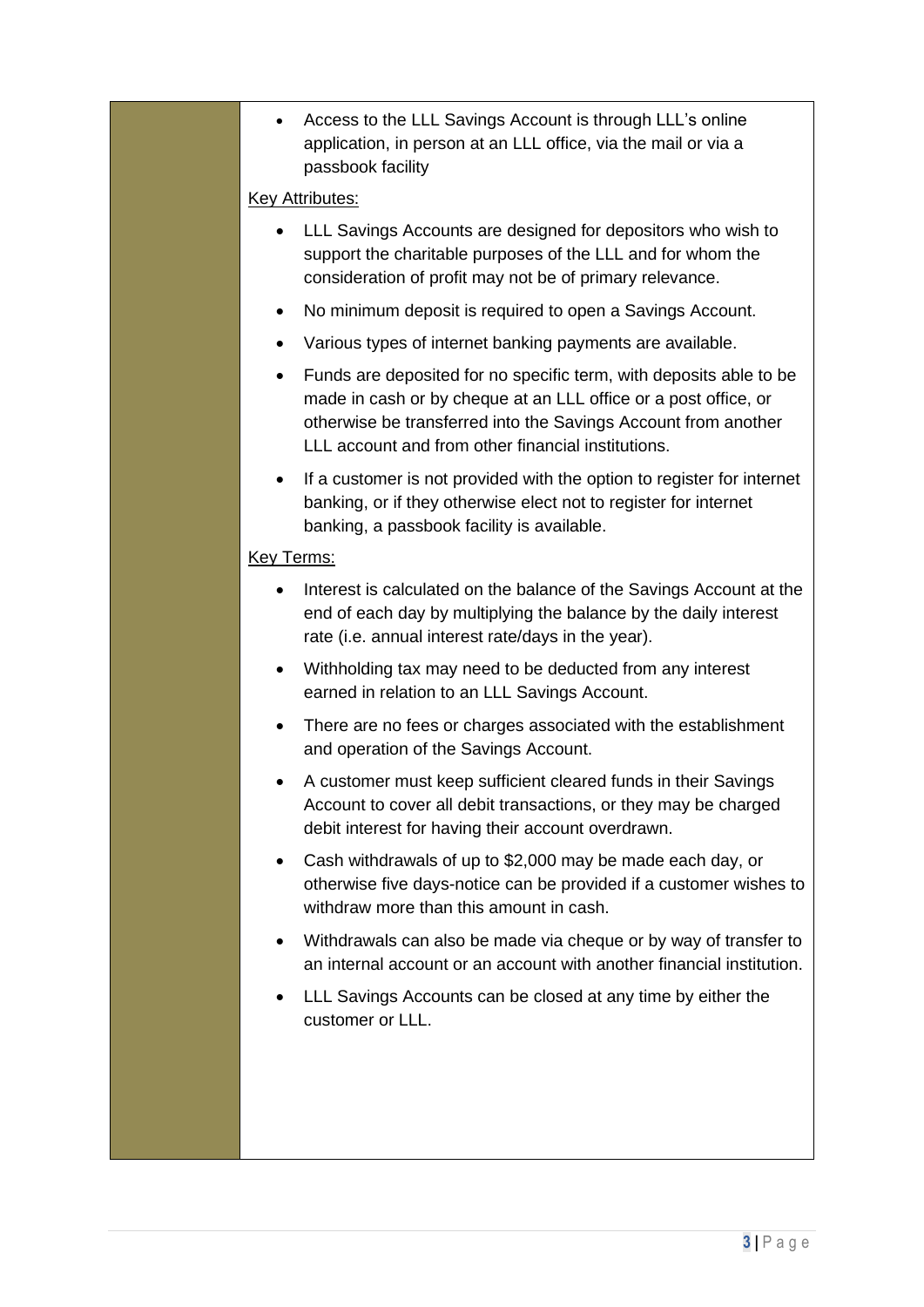## *Description of likely objectives, financial situation and needs of consumers in the target market*

This product is designed for consumers in a wide range of customer types, income and savings levels; employment statuses; ages and life stages, provided that the relevant consumer has the following likely objectives, financial situation and needs:

## Likely objectives:

- are seeking to assist and support the missional intent of LLL;
- are seeking to deposit funds for an indeterminate period and the ability to draw on their funds for everyday transactions;
- are seeking a variable interest rate on their savings that will accrue daily;

#### Likely needs:

- do not wish to incur fees or charges in respect of their Savings Account;
- be able to withdraw funds at any point in time;

## Likely financial situation:

- wide range of employment, income and savings levels; wide range of employment statuses; wide range of spending habits; wide range of ages and life stages:
- have sufficient cleared funds to cover all debit transactions.

## *Classes of consumers for whom the product is unsuitable*

This product is not designed for consumers who do not wish to support the charitable purposes of the LLL and for whom the consideration of profit is of primary relevance.

#### *Explanation of why the product is likely to be consistent with the likely objectives, financial situation and needs of consumers in the target market*

We consider this product to be suitable for the persons in the defined target market, as the product provides these persons with a flexible, low risk, no fee, everyday transaction account product which offers the ability to earn interest on funds while simultaneously supporting the Lutheran Church of Australia. This is on the basis that the product offers a variable interest rate and does not penalise customers for withdrawing funds from their account, while there are also no fees or charges attached to the opening or operation of the account.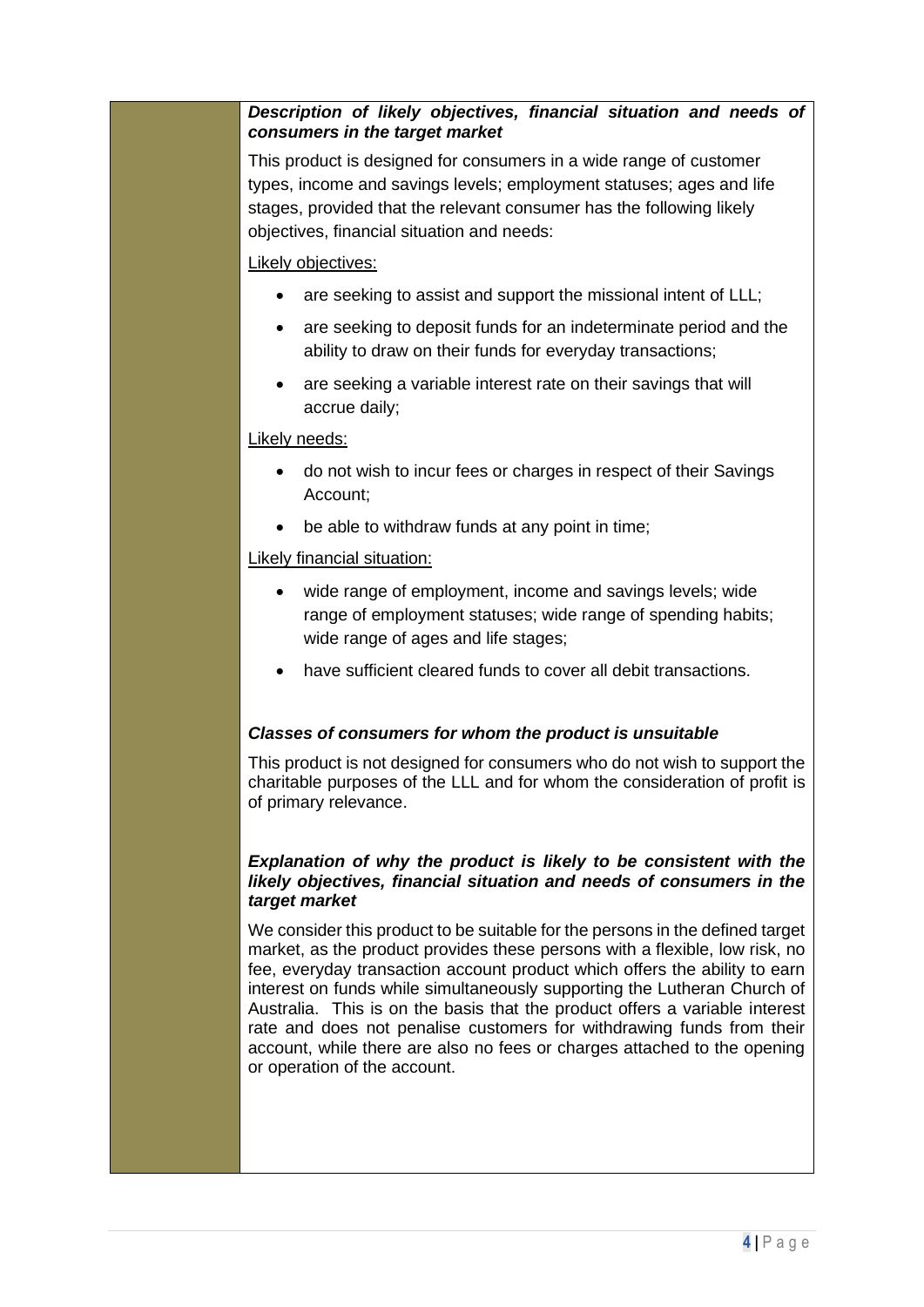| <b>Distribution</b><br><b>Conditions</b> | <b>Distribution conditions</b>                                                                                                                                                                                                                                                                                                                                                                                                                                            |
|------------------------------------------|---------------------------------------------------------------------------------------------------------------------------------------------------------------------------------------------------------------------------------------------------------------------------------------------------------------------------------------------------------------------------------------------------------------------------------------------------------------------------|
|                                          | Exclusions/eligibility:                                                                                                                                                                                                                                                                                                                                                                                                                                                   |
|                                          | The LLL Savings Account product can only be distributed to:                                                                                                                                                                                                                                                                                                                                                                                                               |
|                                          | consumers who wish to support the charitable purposes of the<br>$\circ$<br>LLL and for whom the consideration of profit may not be of<br>primary relevance                                                                                                                                                                                                                                                                                                                |
|                                          | Channels:                                                                                                                                                                                                                                                                                                                                                                                                                                                                 |
|                                          | The LLL Savings Account can only be distributed through the<br>following channels:                                                                                                                                                                                                                                                                                                                                                                                        |
|                                          | online via the LLL website; and<br>$\Omega$                                                                                                                                                                                                                                                                                                                                                                                                                               |
|                                          | at the LLL office;<br>$\circ$                                                                                                                                                                                                                                                                                                                                                                                                                                             |
|                                          | <b>Processes</b>                                                                                                                                                                                                                                                                                                                                                                                                                                                          |
|                                          | The following conditions apply to sales, marketing and promotion<br>processes:                                                                                                                                                                                                                                                                                                                                                                                            |
|                                          | Targeted advertising to eligible customers.<br>$\circ$                                                                                                                                                                                                                                                                                                                                                                                                                    |
|                                          | Any other relevant processes which are relevant to<br>$\circ$<br>distribution.                                                                                                                                                                                                                                                                                                                                                                                            |
|                                          | Why the distribution conditions and restrictions will make it more<br>likely that the consumers who acquire the product are in the target<br>market<br>The limited distribution channels, sales and marketing processes mean<br>that the Savings Account product is directed towards the Lutheran Church<br>community and enables self-selection by those persons who consider they<br>meet the likely objectives, needs and financial situation of the target<br>market. |
| <b>Review</b><br><b>Triggers</b>         | The review triggers that would reasonably suggest that the TMD is no<br>longer appropriate include:                                                                                                                                                                                                                                                                                                                                                                       |
|                                          | A significant number of complaints is received from customers in<br>relation to their purchase or use of the product.                                                                                                                                                                                                                                                                                                                                                     |
|                                          | A material change to the product or the terms and conditions of<br>the product occurs.                                                                                                                                                                                                                                                                                                                                                                                    |
|                                          | A material change in law or its application occurs (including a<br>change in relevant industry codes, an AFCA determination, court<br>decision, ASIC or other regulatory guidance) which materially<br>affects the product.                                                                                                                                                                                                                                               |
|                                          | A significant dealing of the product to consumers outside the<br>target market occurs.                                                                                                                                                                                                                                                                                                                                                                                    |